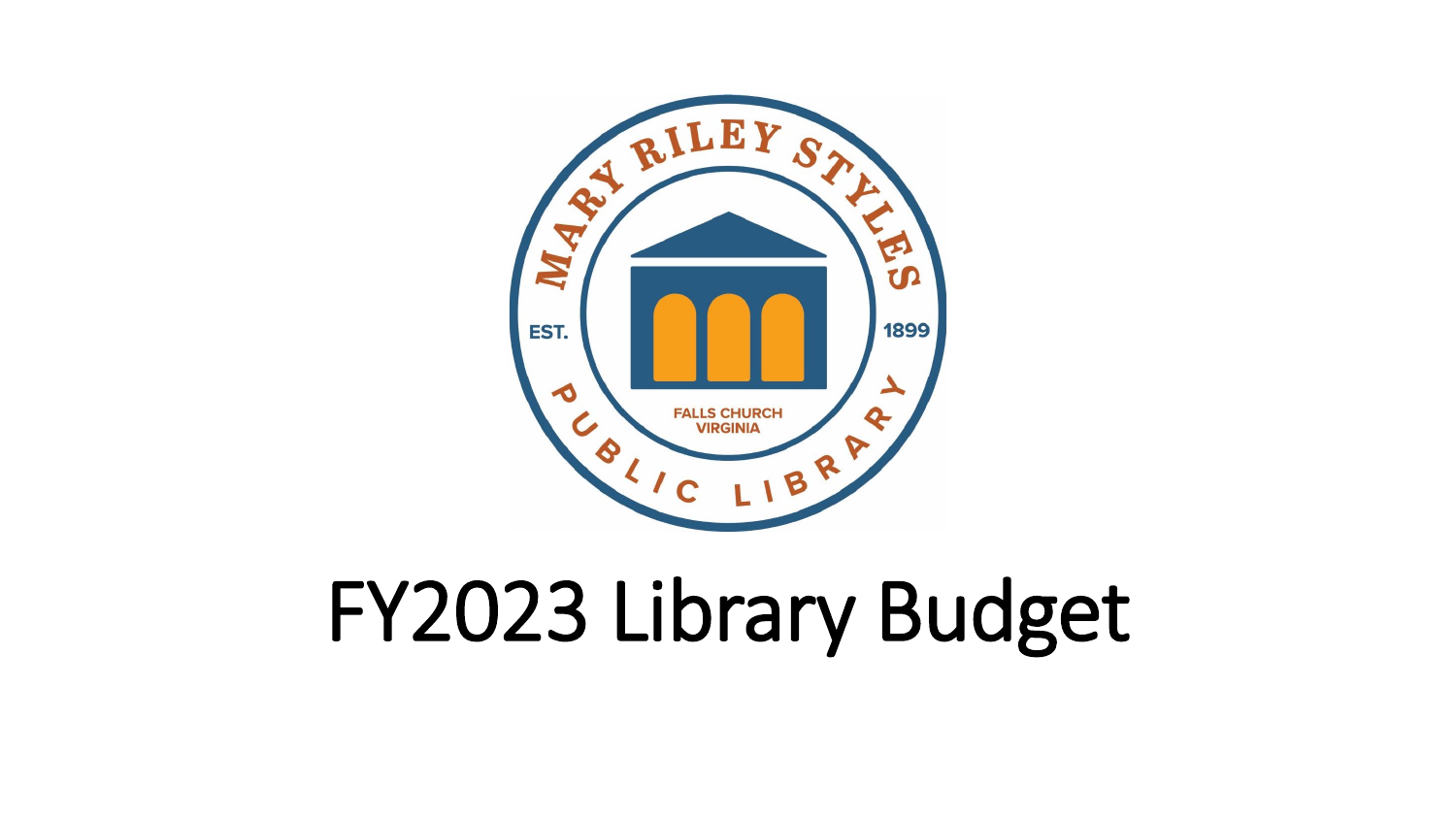### FY2023 Budget Guidance

- •Personnel is a key priority
- •No increase to non-personnel costs (Operating Expenditures)
- •Create a prioritized list of budget initiatives above the zero growth directive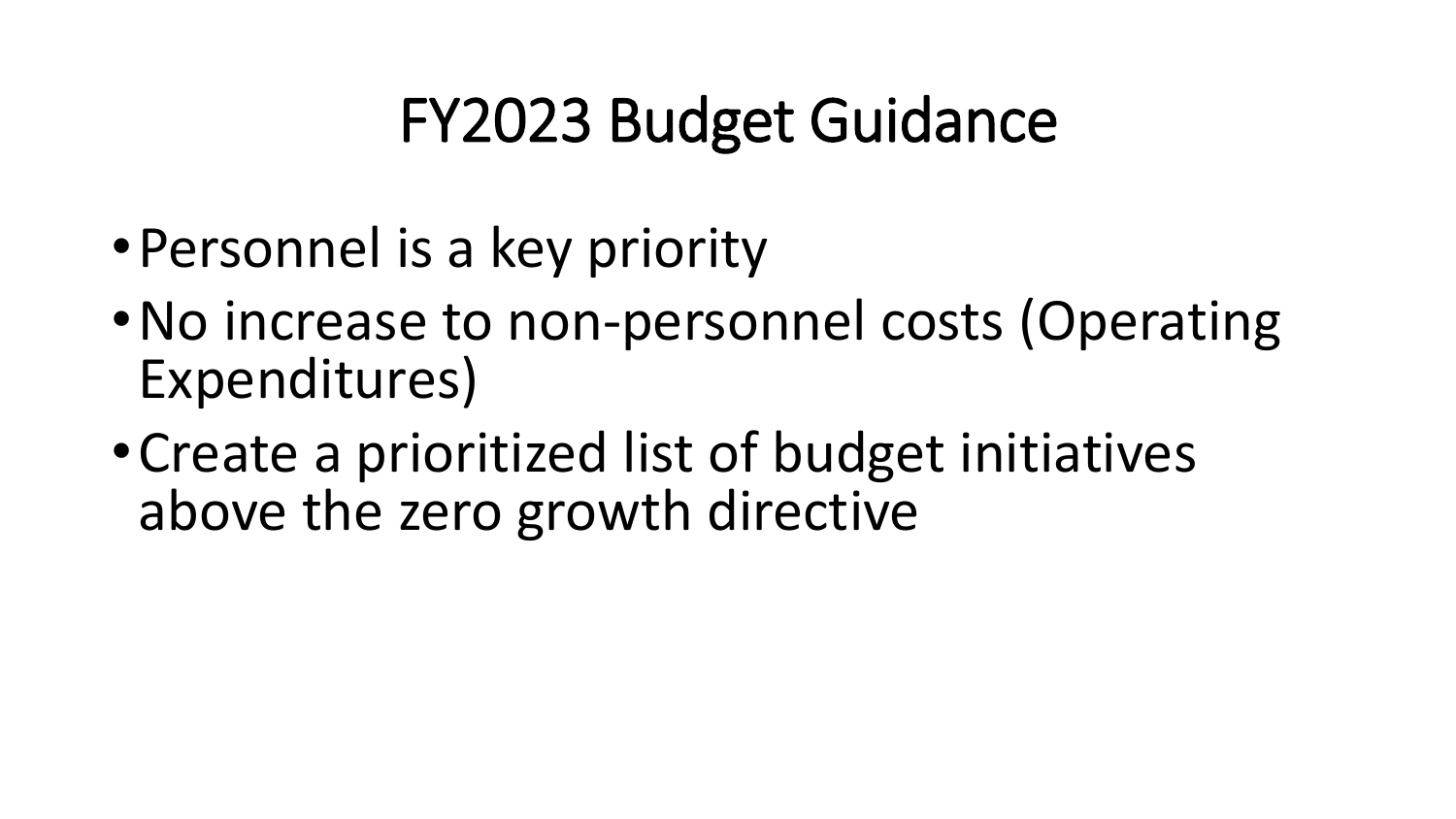## Library Priorities

- **Library open hours** that serve the public and preserve staff ability to deliver quality programming and services
- **Programming for all ages** including investing in adult programming
- **Outreach to the community** including at-risk populations, library promotion, and engaging and building relationships with community partners
- **Continued collection development** with a focus on providing material for the whole community
- **Maintaining and investing in library technology**
- **Investing in library staff** professionally, mental and physical health – so that they can best serve the public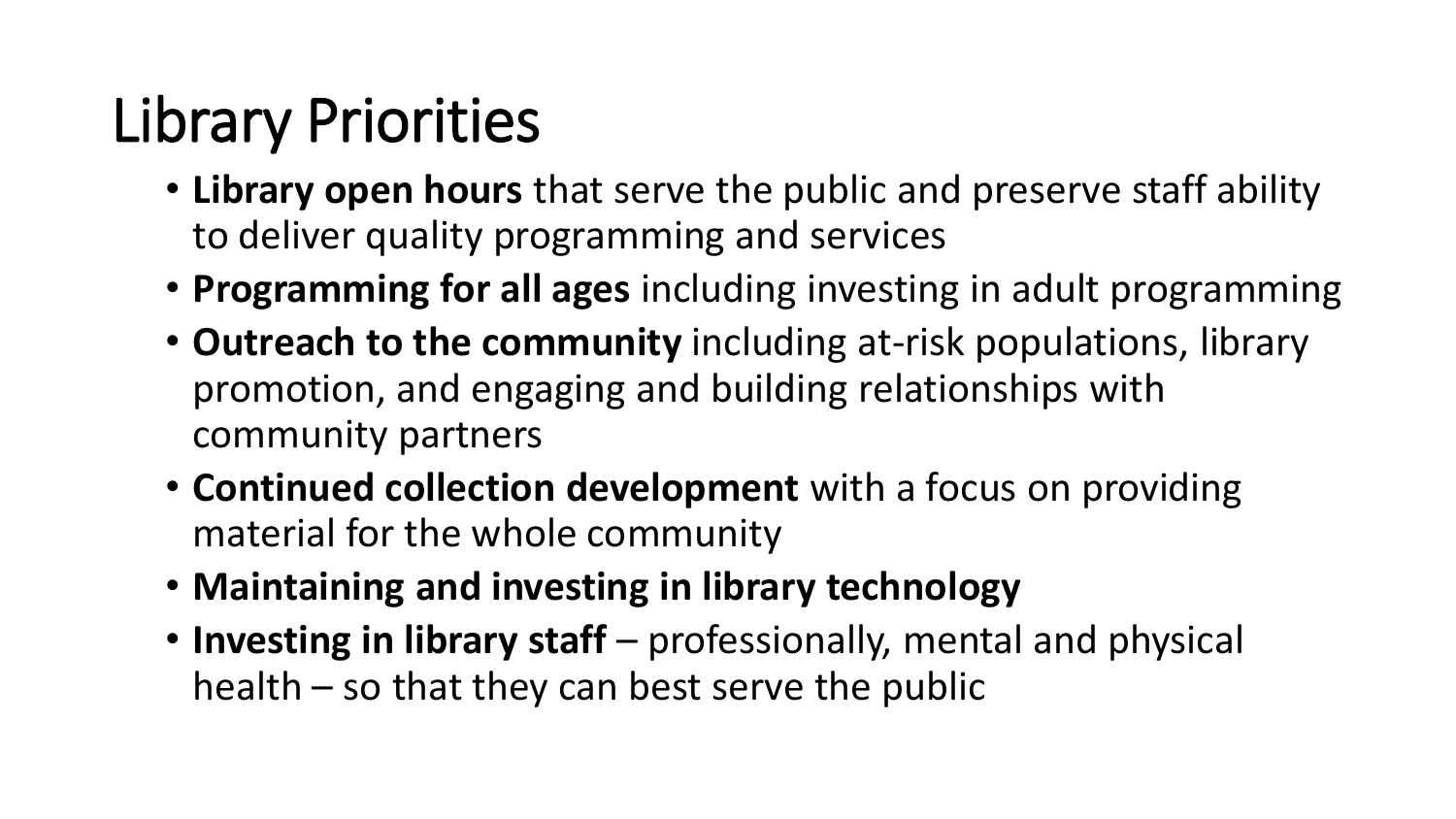#### FY2023 Compensation Expenditures

|                                  | <b>FY2023</b>  | <b>FY2022</b>  | <b>Percent change</b> |
|----------------------------------|----------------|----------------|-----------------------|
| Salaries - Permanent (19.55 FTE) | \$1,298,203.00 | \$1,240,581.00 | 4.64%                 |
| <b>Benefits - Permanent</b>      | \$304,828.00   | \$314,565.00   | $-3.10%$              |
| Salary/benefits .6 IT position   | \$72,422.00    | \$67,932.00    | 6.61%                 |

- Current permanent staff compensation that includes the mid-year FY2022 compensation adjustments and accounts for a 3% increase for FY2023
- Temporary staff compensation and benefits are included in the Operating Expenditures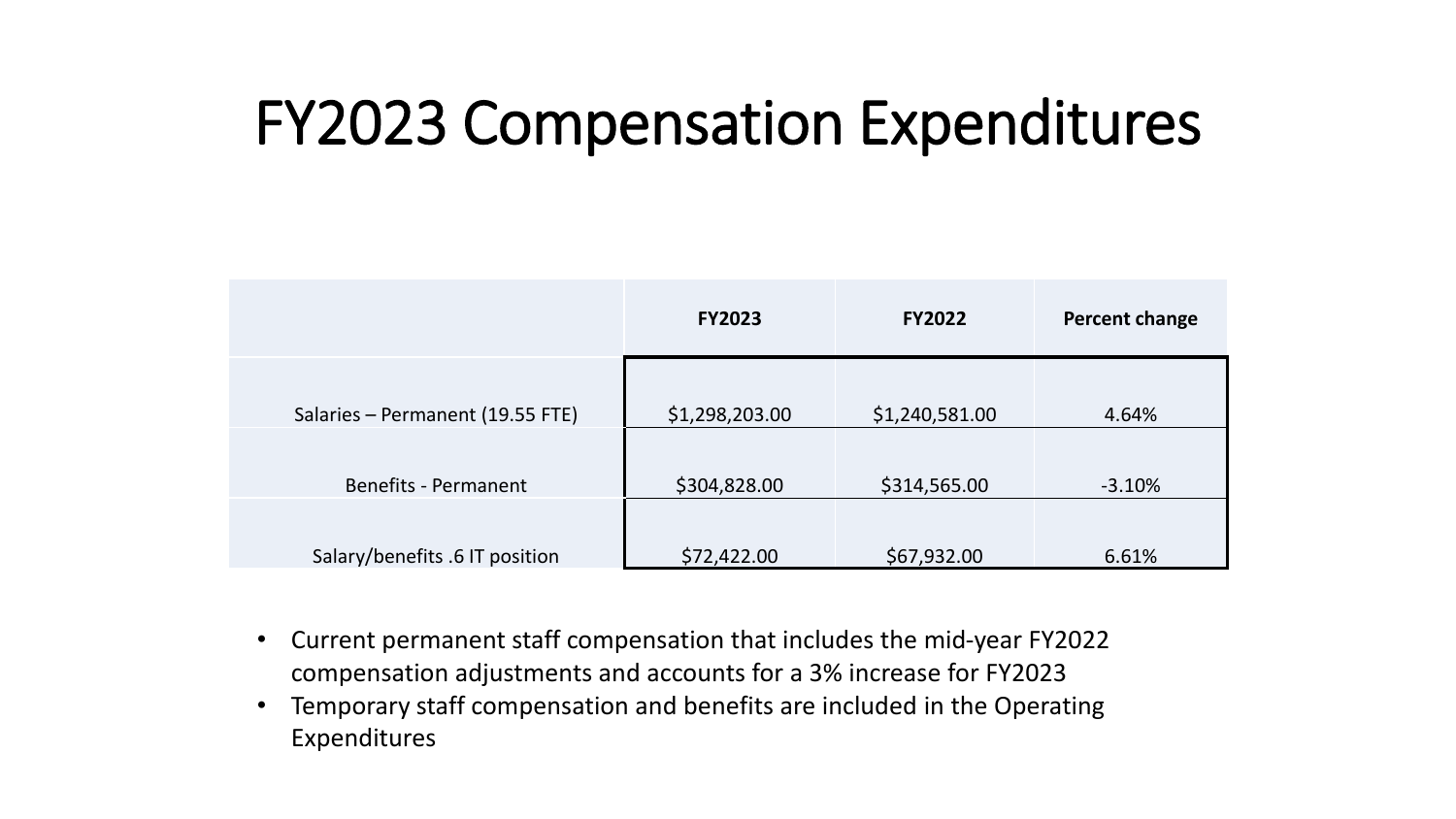#### FY2023 Operating Expenditures

|                                                                                                     | <b>FY2023</b> | <b>FY2022</b> | <b>Percent change</b> |
|-----------------------------------------------------------------------------------------------------|---------------|---------------|-----------------------|
| Compensation                                                                                        | \$61,001.00   |               |                       |
| Salaries - Temporary                                                                                | \$56,625.00   | \$56,625.00   | 0.00%                 |
| Benefits - Temporary                                                                                | \$4,376.00    | \$4,391.00    | $-0.34%$              |
| <b>Materials</b>                                                                                    | \$298,520.00  |               |                       |
| <b>Books</b>                                                                                        | \$115,000.00  | \$115,000.00  | 0.00%                 |
| Periodicals                                                                                         | \$12,500.00   | \$12,705.00   | $-1.61%$              |
| <b>DVDs</b>                                                                                         | \$5,000.00    | \$5,000.00    | 0.00%                 |
| Audio                                                                                               | \$2,000.00    | \$2,000.00    | 0.00%                 |
| <b>Electronic Materials</b>                                                                         | \$164,020.00  | \$165,109.00  | $-0.66%$              |
| Programming                                                                                         | \$8,407.00    | \$12,040.00   | $-30.17%$             |
| <b>IT Services</b>                                                                                  | \$64,647.00   | \$67,386.00   | $-4.06%$              |
| <b>Professional &amp; Contractual</b>                                                               | \$9,050.00    | \$2,500.00    | 262.00%               |
| <b>Utilities - Electrical, Gas, Water</b>                                                           | \$36,700.00   | \$38,700.00   | $-5.17%$              |
| <b>Other Services - Postal,</b><br>Telecommunications, Copiers/Printers,<br><b>Credit Card fees</b> | \$9,580.00    | \$8,334.00    | 14.95%                |
| <b>Training/Travel/Dues</b>                                                                         | \$4,373.00    | \$4,388.00    | $-0.34%$              |
| Supplies/Maintenance - Office, Building,<br><b>Uniforms</b>                                         | \$24,600.00   | \$22,700.00   | 8.37%                 |
| <b>Operating Expenditures Total</b>                                                                 | \$516,878.00  | \$516,878.00  |                       |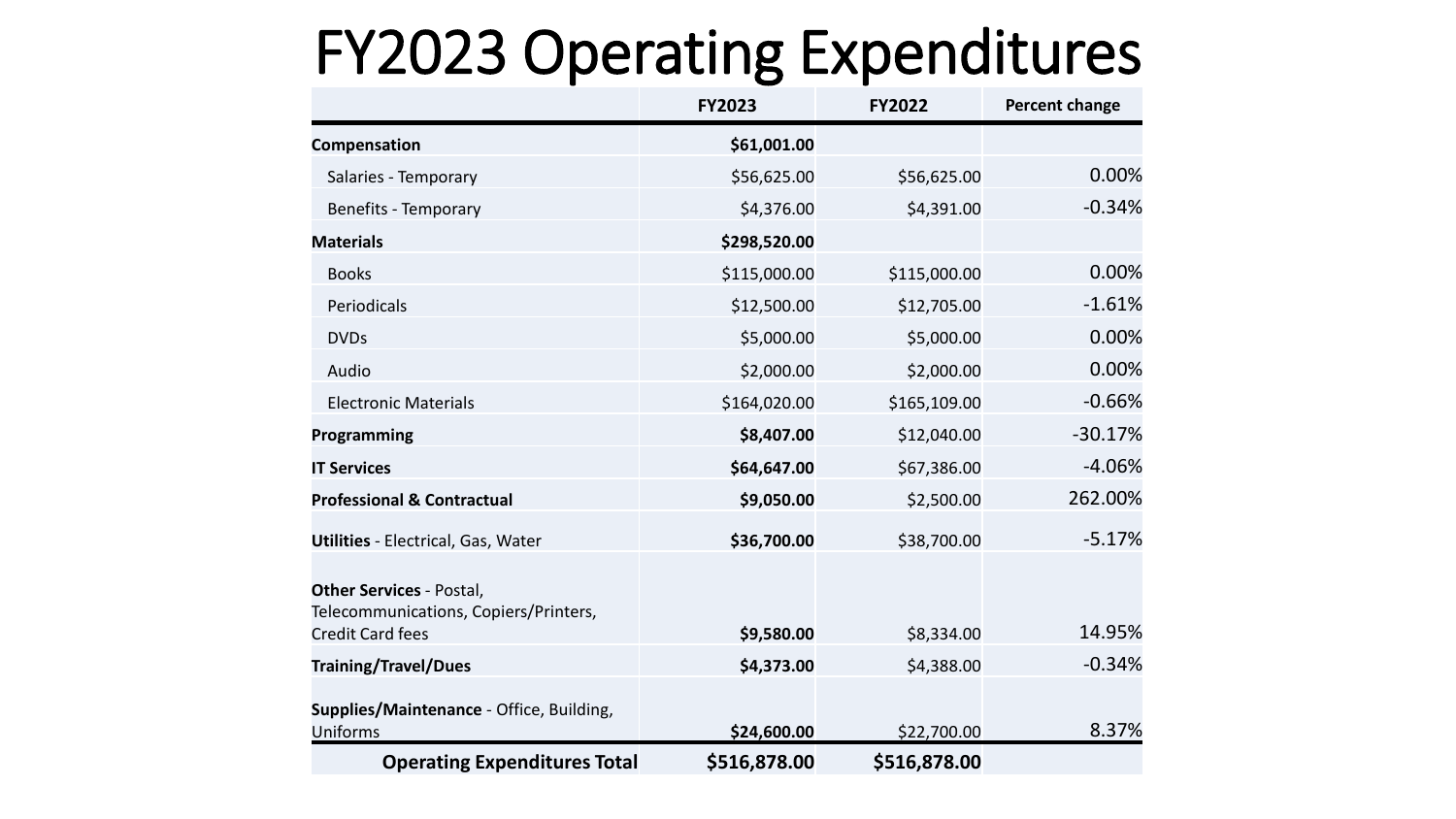#### **FY2023 Operating Expenditures**

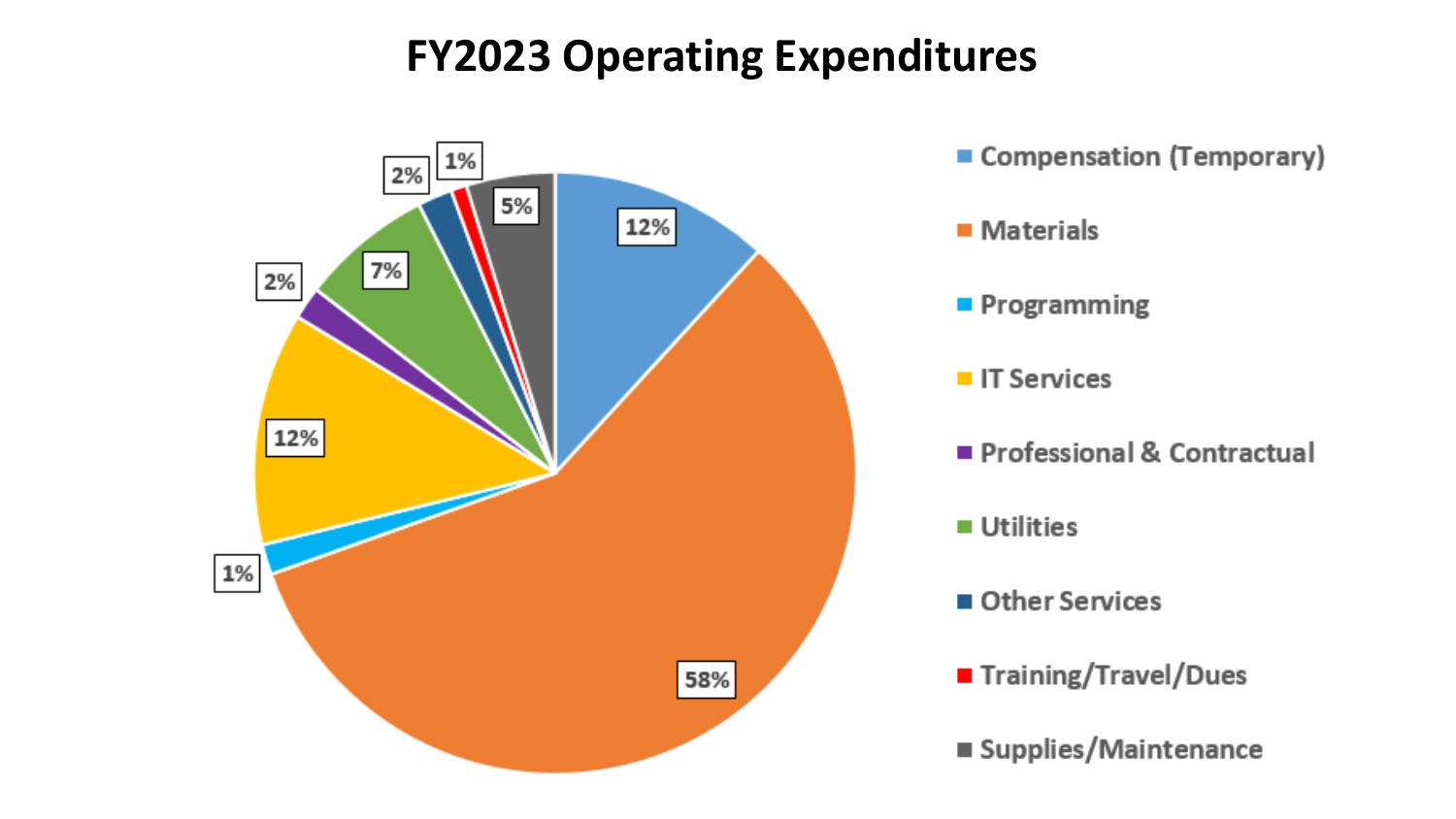#### FY2023 Total Budget Expenditures

The most important asset of any library goes home at night – the library staff.

-Timothy Healy

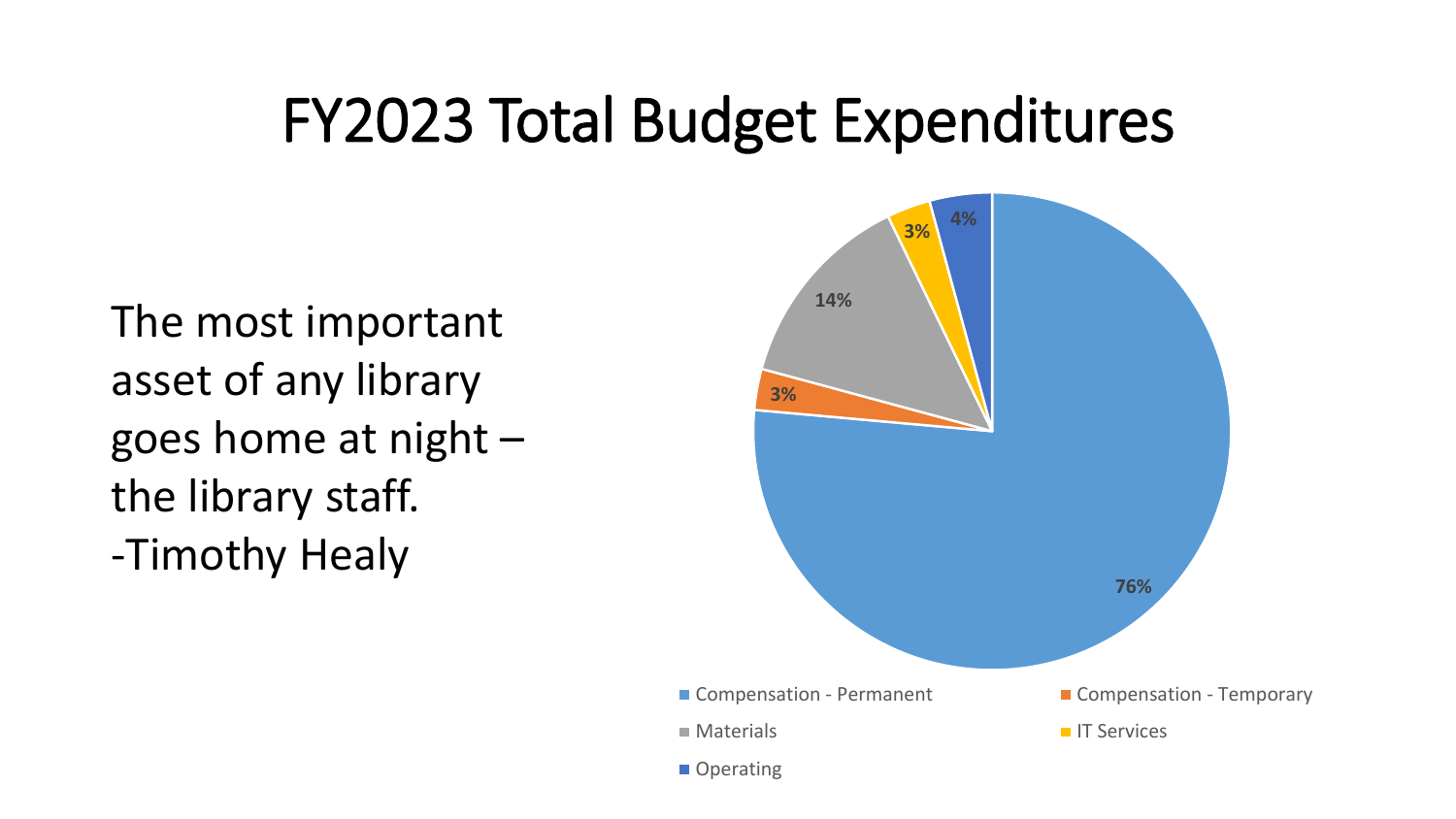### Staffing Analysis

#### See next 2 slides for financial assessment

| Open 59 Hours/Week (Current hours) – FY2023 Unmet needs request (slide 9)                                     | FTE*       |
|---------------------------------------------------------------------------------------------------------------|------------|
| Staffing required to open the building – staffing service desks, shelving/checking-in<br>materials, custodial | 14.8       |
| Staffing required for additional activities at current levels – programs, outreach,                           |            |
| collection development, cataloging, administration, History Room, etc.                                        | 8.85       |
| <b>Total Staff required</b>                                                                                   | 23.65      |
| Open 64 Hours/Week with limited services                                                                      | <b>FTE</b> |
| Staffing required to open the building (see above)                                                            | 15.4       |
| Staffing required for additional activities (see above) at current levels                                     | 8.85       |
| <b>Total Staff required</b>                                                                                   | 24.25      |
| Open 64 hours/Week + Ideal services provision - FY2024 Planning request (slide 10)                            | 28.25      |
| Current staffing (does not include .6 IT position or temporary positions)                                     | 19.55      |
|                                                                                                               |            |

#### \* FTE = Full-Time Equivalent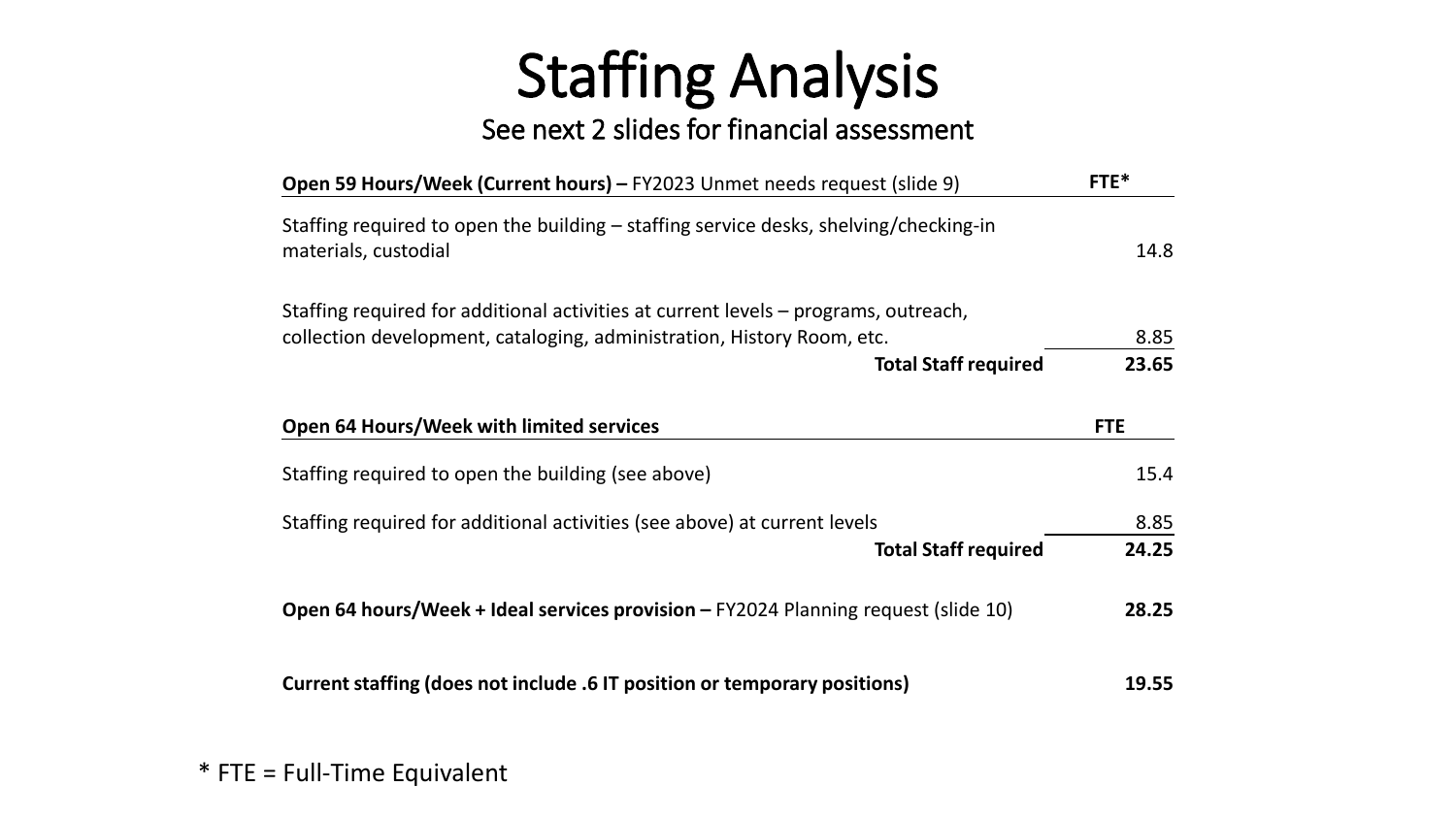#### FY2023 Unmet Needs

| <b>Item</b>                                                                                                                                                           | Cost    |
|-----------------------------------------------------------------------------------------------------------------------------------------------------------------------|---------|
|                                                                                                                                                                       |         |
| Temporary Salary & Benefits – Additional funds required to<br>maintain work hours for substitutes and pages.<br>At current allotment hours are reduced by 9-10 hours. | \$6,373 |

| Salary/benefits for the following positions to meet staffing<br>requirements for 59 open hours. Currently library is understaffed |              |           |
|-----------------------------------------------------------------------------------------------------------------------------------|--------------|-----------|
| for 59 hours open/wk. Total FTE: 3.95                                                                                             | <b>TOTAL</b> | \$360,076 |
| Deputy Director 1.0 FTE                                                                                                           |              | \$158,379 |
| <b>Circulation LAI 1.95 FTE</b>                                                                                                   |              | \$148,558 |
| <b>Adult Services LAII .5 FTE</b>                                                                                                 |              | \$26,859  |
| Youth Services LAII .5 FTE                                                                                                        |              | \$26,280  |

| Falls Church History Room Database replacement - digital<br>collection archive and promotion; on-going costs for cloud based | \$20,000 |
|------------------------------------------------------------------------------------------------------------------------------|----------|
| storage and annual maintenance                                                                                               |          |